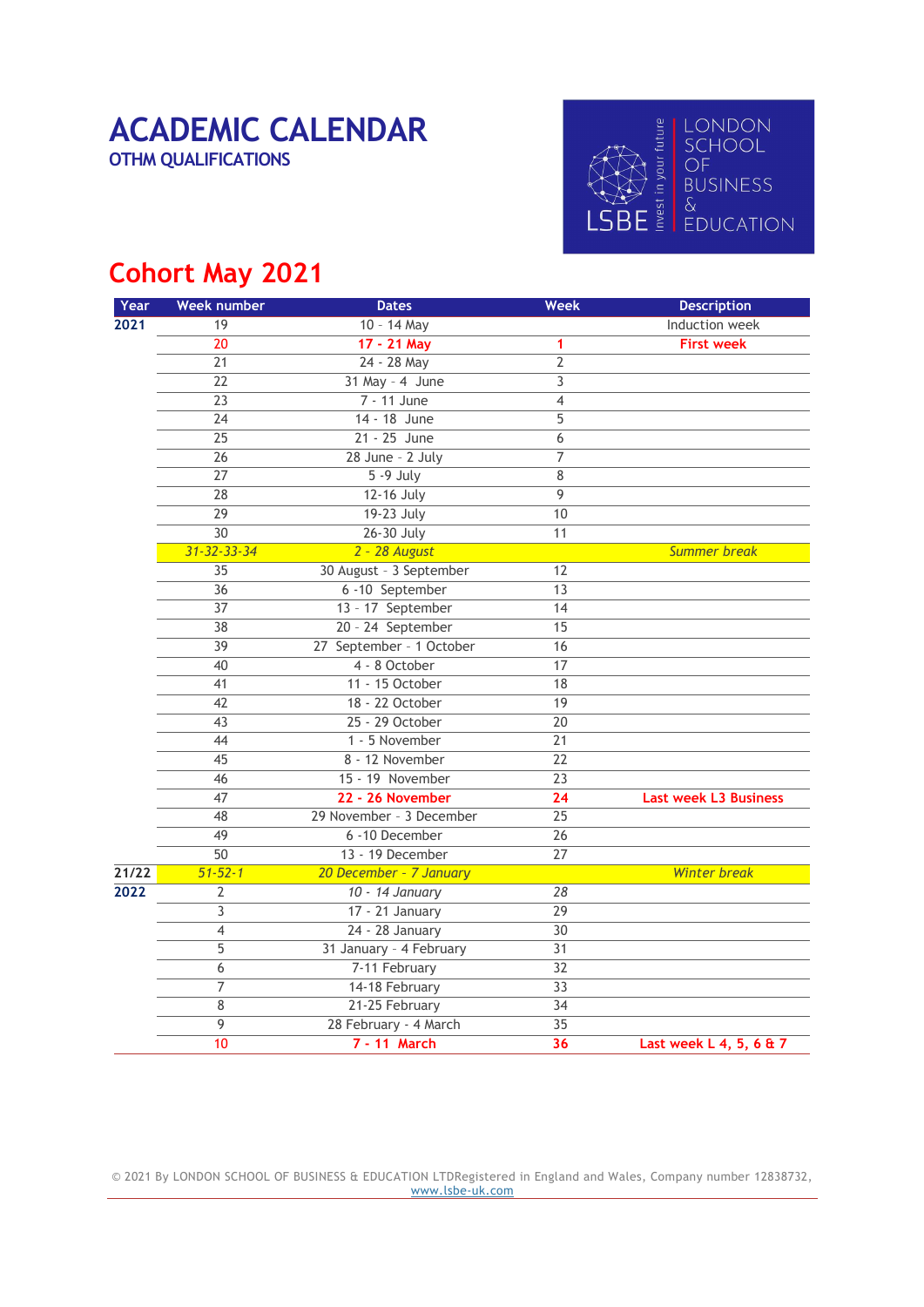## ACADEMIC CALENDAR<br>
FOR OTHM QUALIFICATIONS<br>
FOR OTHM QUALIFICATIONS FOR OTHM QUALIFICATIONS AND SCHOOL



### Cohort September 2021

|       | Year Week number | <b>Dates</b>             | <b>Week</b>     | <b>Description</b>                |
|-------|------------------|--------------------------|-----------------|-----------------------------------|
| 2021  | 36               | 6 -10 September          | $\mathbf 0$     | Induction week                    |
|       | $\overline{37}$  | 13 - 17 September        | 1               | Week 1                            |
|       | $\overline{38}$  | 20 - 24 September        | $\overline{2}$  |                                   |
|       | $\overline{39}$  | 27 September - 1 October | $\overline{3}$  |                                   |
|       | 40               | 4 - 8 October            | $\overline{4}$  |                                   |
|       | $\overline{41}$  | 11 - 15 October          | $\overline{5}$  |                                   |
|       | 42               | 18 - 22 October          | 6               |                                   |
|       | 43               | 25 - 29 October          | 7               |                                   |
|       | 44               | 1 - 5 November           | 8               |                                   |
|       | 45               | 8 - 12 November          | $\overline{9}$  |                                   |
|       | 46               | 15 - 19 November         | 10              |                                   |
|       | $\overline{47}$  | 22 - 26 November         | 11              |                                   |
|       | 48               | 29 November - 3 December | 12              |                                   |
|       | 49               | 6 -10 December           | $\overline{13}$ |                                   |
|       | $\overline{50}$  | 13 - 19 December         | $\overline{14}$ |                                   |
| 21/22 | $51 - 52 - 1$    | 20 December - 7 January  |                 | <b>Winter break</b>               |
| 2022  | $\overline{2}$   | 10 - 14 January          | 15              |                                   |
|       | 3                | 17 - 21 January          | 16              |                                   |
|       | 4                | 24 - 28 January          | 17              |                                   |
|       | $\overline{5}$   | 31 January - 4 February  | $\overline{18}$ |                                   |
|       | 6                | 7-11 February            | $\overline{19}$ |                                   |
|       | $\overline{7}$   | 14-18 February           | $\overline{20}$ |                                   |
|       | $\overline{8}$   | 21-25 February           | $\overline{21}$ |                                   |
|       | $\overline{9}$   | 28 February - 4 March    | $\overline{22}$ |                                   |
|       | 10               | 7 - 11 March             | $\overline{23}$ |                                   |
|       | $\overline{11}$  | 14 - 18 March            | $\overline{24}$ | <b>Last week Level 3 Business</b> |
|       | $\overline{12}$  | 21 - 25 March            | $\overline{25}$ |                                   |
|       | $\overline{13}$  | 28 March - 1 April       | $\overline{26}$ |                                   |
|       | $\overline{14}$  | 4 - 8 April              | $\overline{27}$ |                                   |
|       | $15 - 16$        | 11 - 22 April            |                 | <b>Spring break</b>               |
|       | $\overline{17}$  | 25 - 29 April            | $\overline{28}$ |                                   |
|       | $\overline{18}$  | $2 - 6$ May              | $\overline{29}$ |                                   |
|       | $\overline{19}$  | $9 - 13$ May             | $\overline{30}$ |                                   |
|       | $\overline{20}$  | 16 - 20 May              | $\overline{31}$ |                                   |
|       | $\overline{21}$  | 23 - 27 May              | $\overline{32}$ |                                   |
|       | $\overline{22}$  | 30 May -3 June           | $\overline{33}$ |                                   |
|       | 23               | $6 - 10$ June            | 34              |                                   |
|       | $\overline{24}$  | 13 - 17 June             | $\overline{35}$ |                                   |
|       | $\overline{25}$  | 20 - 24 June             | 36              | Last week L 4, 5, 6 & 7           |